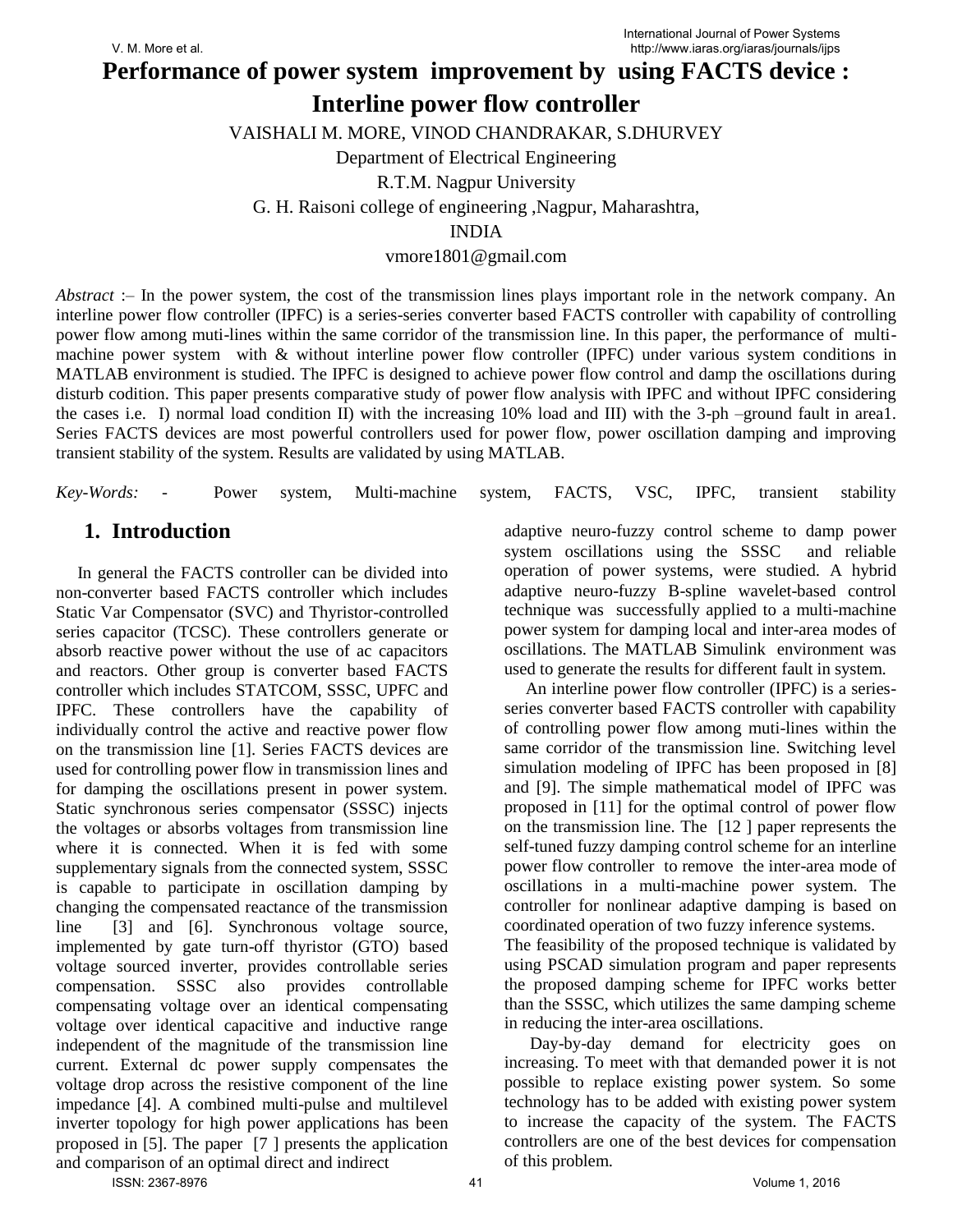### **2. IPFC modeling**

The IPFC consist of two or more than two SSSC linked together with the common DC link as shown in figure 1. Each SSSC provide the reactive power compensation to the individual line. Also it has the capable of transmitting the real power from lightlyloaded line to the overloaded line through a common dc link.



Fig.1. Basic Two-Inverter Interline Power Flow Controller

 The circle shown in the fig.2. determines the limit of the output voltages of the two inverters. The voltage compensation line which crosses the center of the circle and have the same direction as  $V<sub>1</sub>$ , is the locus of the output voltages which doesn't exchange energy with the transmission lines.The voltage compensation lines which is in the right side of central compensating line, are corresponding to the output voltages which cause the injection of active power to the transmission line. And the voltage compensation line which is in the left side of central compensating line, are corresponding to the output voltages which cause the absorption of active power from transmission line.



Fig.2. Vector diagram of IPFC



Fig.3. Mathematical modeling of IPFC

The model for mathematical modelling is as shown in figure 3. For modelling the assumption is that the power flowing across the dc link is zero. If  $V_{\text{semi}}$  is replaced by Isein in parallel with transmission line and resistance of transmission line & the series coupling transformers are neglected then current source can be expressed as [11]-

$$
I_{\rm sein} = -j b_{\rm sein} V_{\rm sein} \tag{1}
$$

Complex power injected at  $1<sup>st</sup>$  bus is

$$
S_{inj1} = \sum_{n=2,3} V_1 (-I_{sein})^*
$$
\n
$$
S_{inj,1} = \sum_{n=2,3} V_1 (jb_{sein} V_{sein})^*
$$
\n(3)

Active & reactive power injections at  $1<sup>st</sup>$  bus are

$$
P_{inj,1} = \text{Re}(S_{inj,1}) = \sum_{n=2,3} (V_1 V_{sein} b_{sein} \sin(\theta_1 - \theta_{sein}))
$$
  

$$
Q_{inj,1} = \text{Im}(S_{inj,1}) = -\sum_{n=2,3} (V_1 V_{sein} b_{sein} \cos(\theta_1 - \theta_{sein}))
$$
 (4)

Similarly, complex power, active power & reactive power injections at nth bus  $(n=2,3)$  is

$$
S_{inj,n} = V_n (I_{sein})^* = V_n (-jb_{sein} V_{sein})^*
$$
  
\n
$$
P_{inj,n} = \text{Re}(S_{inj,n}) = -V_n V_{sein} b_{sein} \sin(\theta_n - \theta_{sein})
$$
  
\n
$$
Q_{inj,n} = \text{Im}(S_{inj,n}) = V_n V_{sein} b_{sein} \cos(\theta_n - \theta_{sein})
$$
\n(5)

**2.1 Control scheme for IPFC**

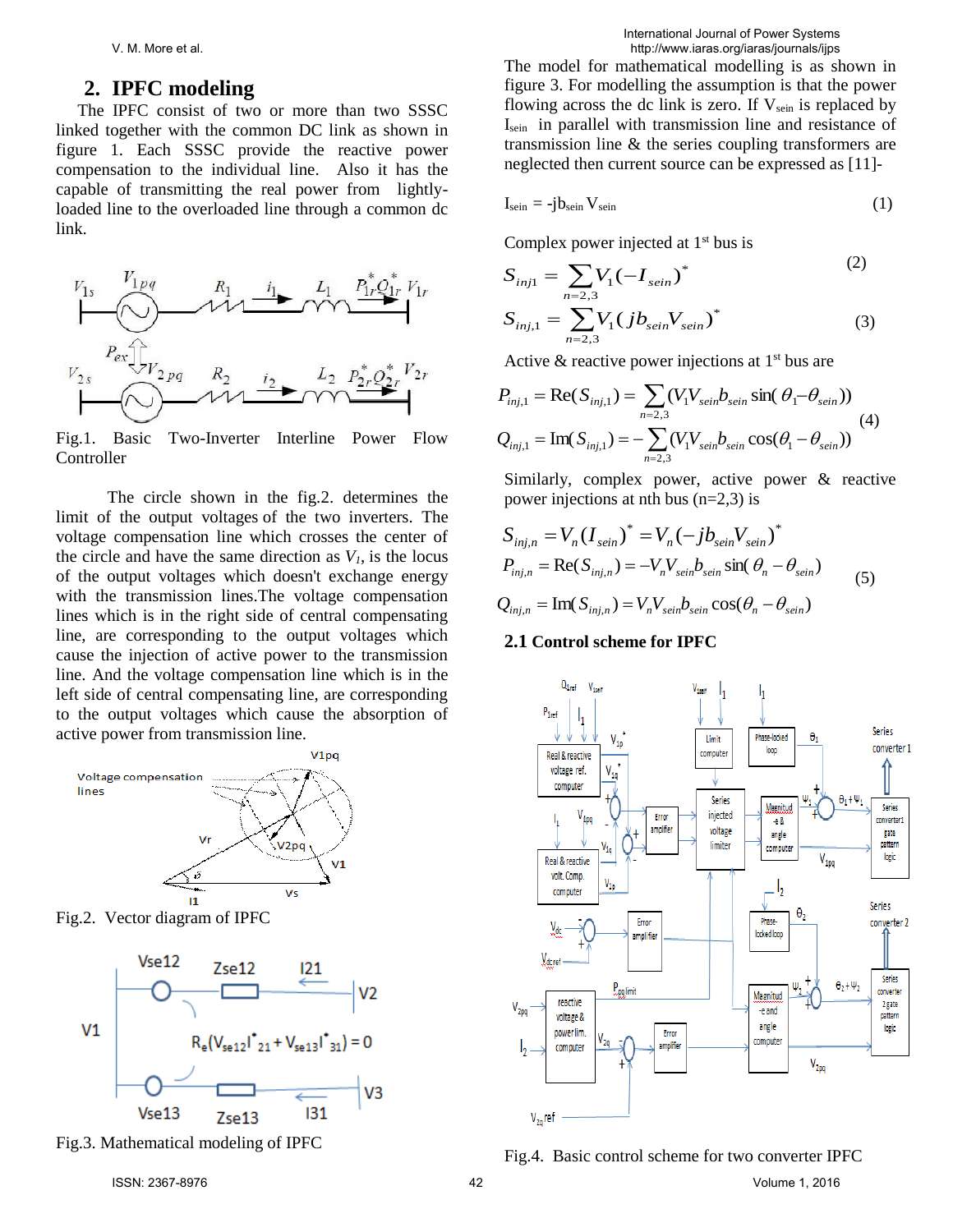Control scheme as shown in fig.4 is designed on the consideration of converter 1 is worked as prime converter and converter 2 is worked as supportive converter for converter 1 [1]. The active power limit is set by converter 2 for converter 1. Separate phase-locked loop is used for each converter which produced the phase angle. These phase angle is compared with injected voltage phase angle and produces the firing pulses for converter.

#### **2.2 System model**

 The system consists of two areas in which two salient pole type generators are connected in each area as shown in fig. 5. These two areas are connected together with the help of two parallel lines each are 220 km long and 500kv rated. Load L1 is connected in area2. The power is measured at buses 1, 2, and 6 respectively. Voltage injected by IPFC is 10% i.e. 0.1 pu. The detail system data is given in Appendix A.



. Fig.5. Multi-machine system with IPFC FACTS device

### **3. Simulation results**

Multi-machine system is validated by using MATLAB simulink under various cases.



Fig.6. System without IPFC Under normal load condition

 Rotor angle remain steady state. Accelerating power is zero and voltages remain 1 pu in system.



Fig.7. Active & Reactive power without IPFC

 Active power and reactive power across buses B-1 is 942 MW & -124 Mvar, B-2 is 471 MW & -62 Mvar and B-6 is 471MW & -62 Mvar respectively .



Fig.8. System with IPFC under normal load condition.

 Rotor angle remain steady state. Accelerating power is zero and voltages remain 1 pu in system with IPFC FACTS device.



Fig.9. Active & Reactive power with IPFC under normal load condition

 Active power and reactive power across buses B-1 is 942 MW & -28 Mvar, B-2 is 710 MW & -28 Mvar and B-6 is 232 MW & -56 Mvar respectively . The power flowing across the bus B-2 is increased from 471 MW to 710 MW.

Case 2 :- Under 10% increased load condition  $(L1= 5500MW)$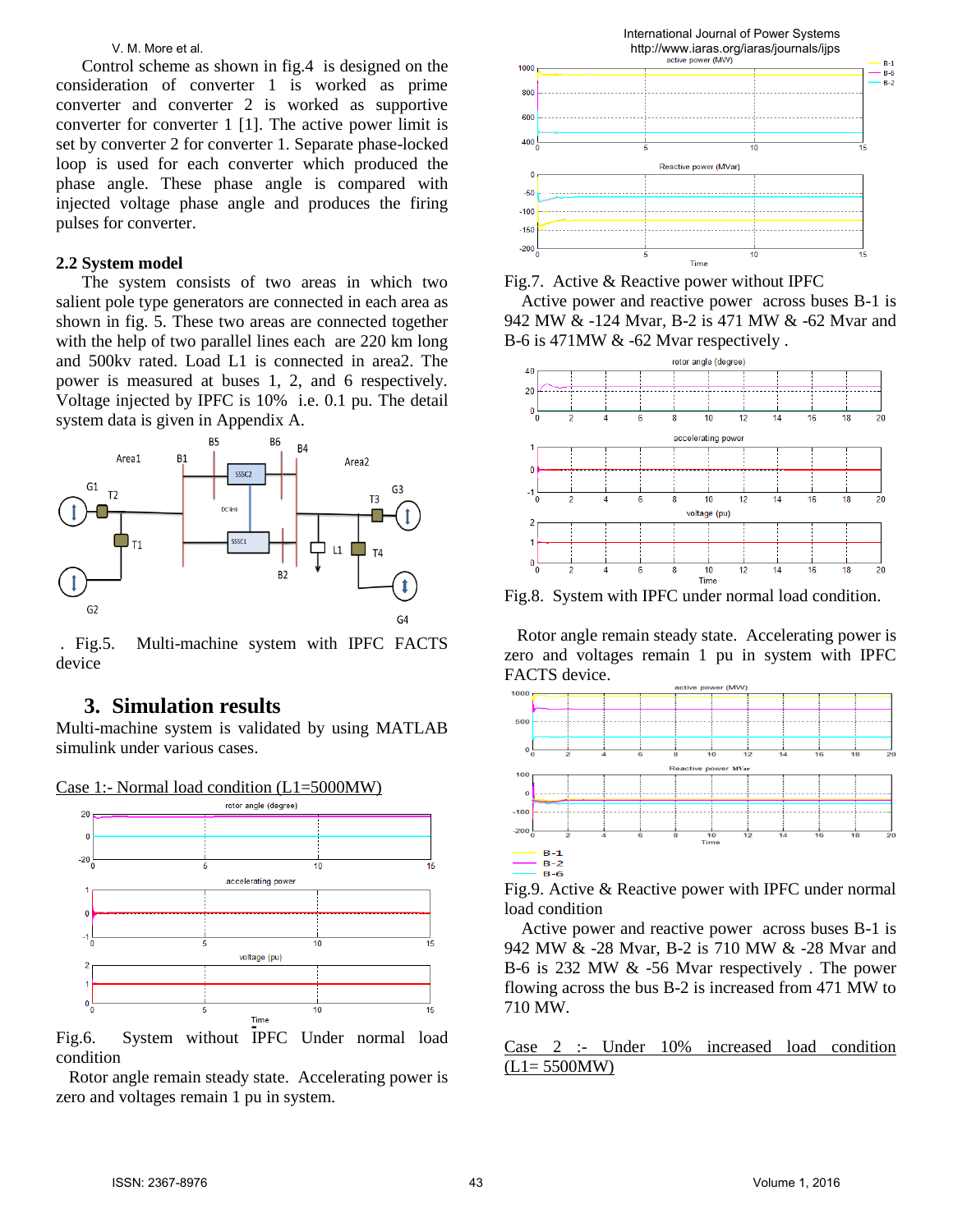

Fig.10. System without IPFC

 Rotor angle takes large time to settle down to it's steady-state value as shown in figure 10.



Fig.11. Active & Reactive power without IPFC

Active power across the buses also takes large time to settle down to steady-state value.



Fig.12. system with IPFC under increased load condition

Rotor angle reach to the steady state value in less time as shown in figure12. Accelerating power is zero. Voltage is 1 pu .



Fig.13. Active power and reactive power under increased load condition

Power across the buses reach to steady state values.

### Case3:- Under fault condition

Fault type L-L-L-G in area 1 near bus 1. Fault occurring time is 1 sec. and clearing time 1.02 sec.



Fig.14. System without IPFC under fault condition. Rotor angle reach to the steady state value after fault clearing. Accelerating power is zero. Voltage is 1 pu as shown in figure 14.



Fig.15. Active & Reactive power of system without IPFC

Active power and reactive power across buses B-1 is 942 MW & -124 Mvar, B-2 is 471 MW & -62 Mvar and B-6 is 471MW & -62 Mvar respectively . First peak of active power across B-1 after fault clearing is 1150 MW as shown in figure 15.



Fig.16. Injected voltage & dc link voltage of IPFC Injected voltage by IPFC device is 0.1pu. During fault time voltage across dc link is increased to limit the sudden rise of power in transmission line.<br> $\frac{1}{\text{rotor angle (degree)}}$ 



Fig.17. System with IPFC under fault condition Fault occurs at 1 second and remain for 0.02 seconds in the system. Rotor angle reach to steady state value after fault clearing as shown in figure 17. The accelerating

power is zero after fault clearing and voltage is 1 pu.